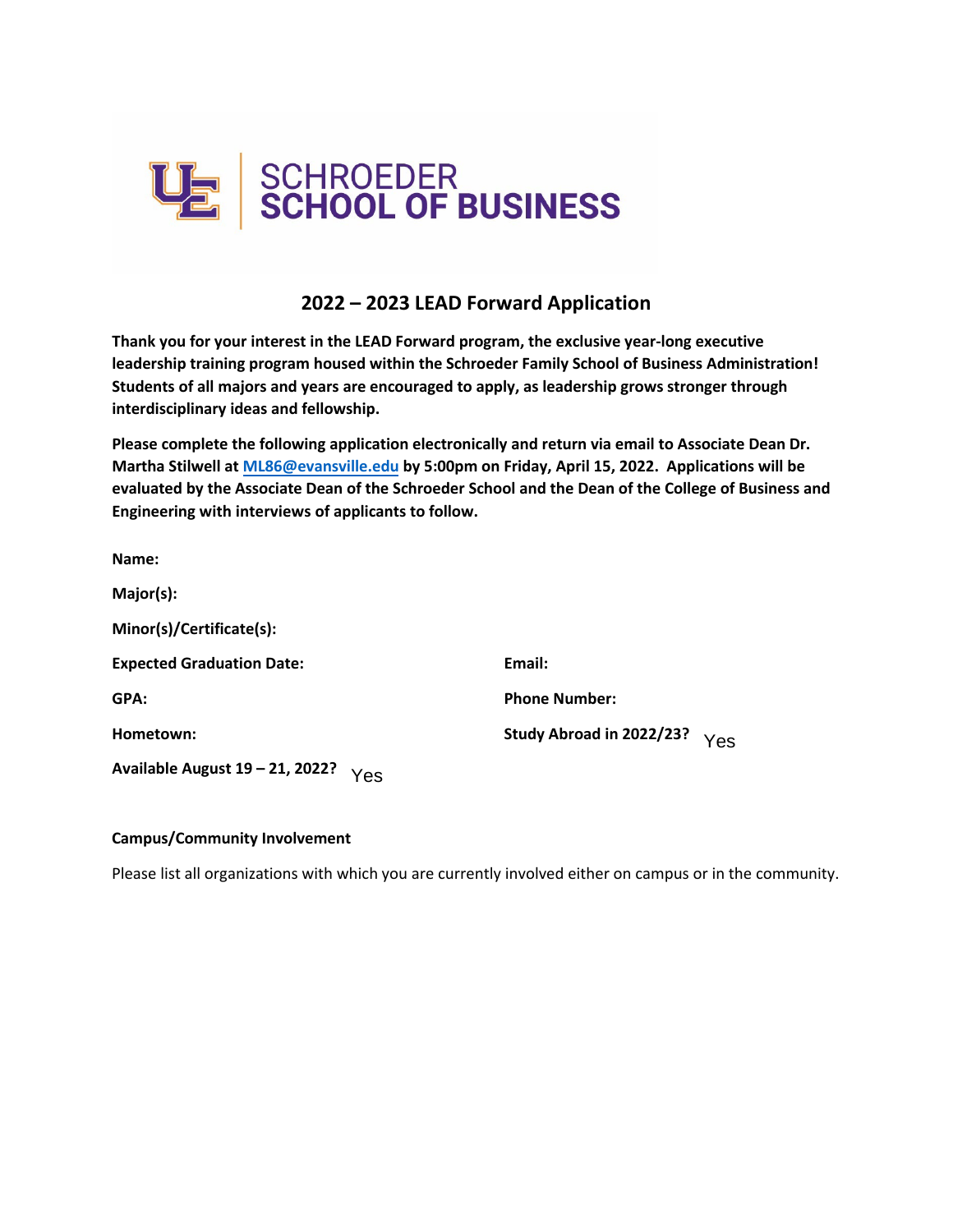#### **Leadership Experience**

Please discuss your leadership experience to date and planned for next year.

## **Internship/Work Experience**

Please submit a resume or list any work experiences you may have had (note that none are required).

### **Interest in & Expectations for LEAD Forward**

Please discuss why you are interested in the LEAD Forward program.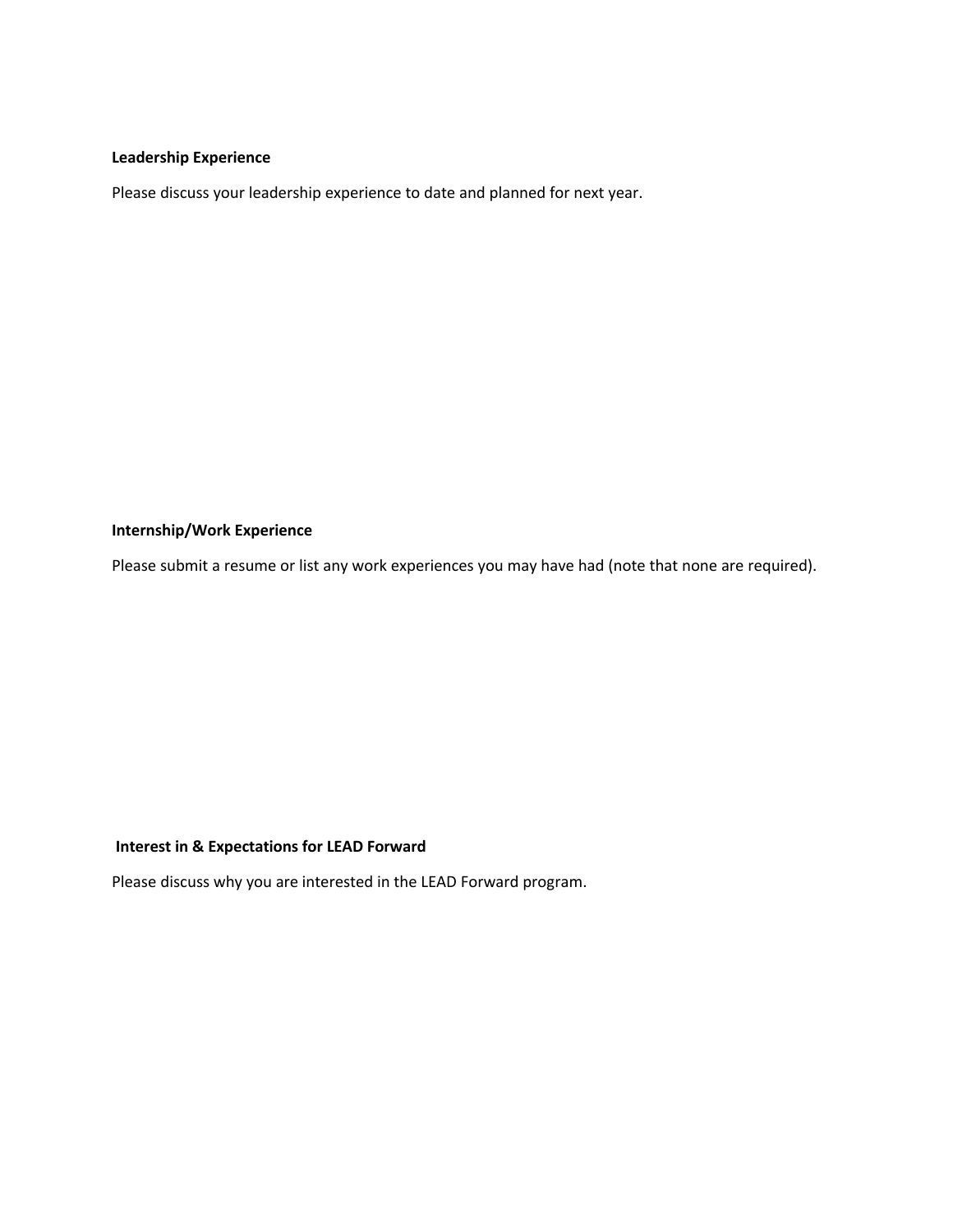What would you like to gain/learn by participating in LEAD Forward?

How would this program help you be successful after college?

LEAD Forward is a significant time commitment. What concerns, if any, do you have about participating?